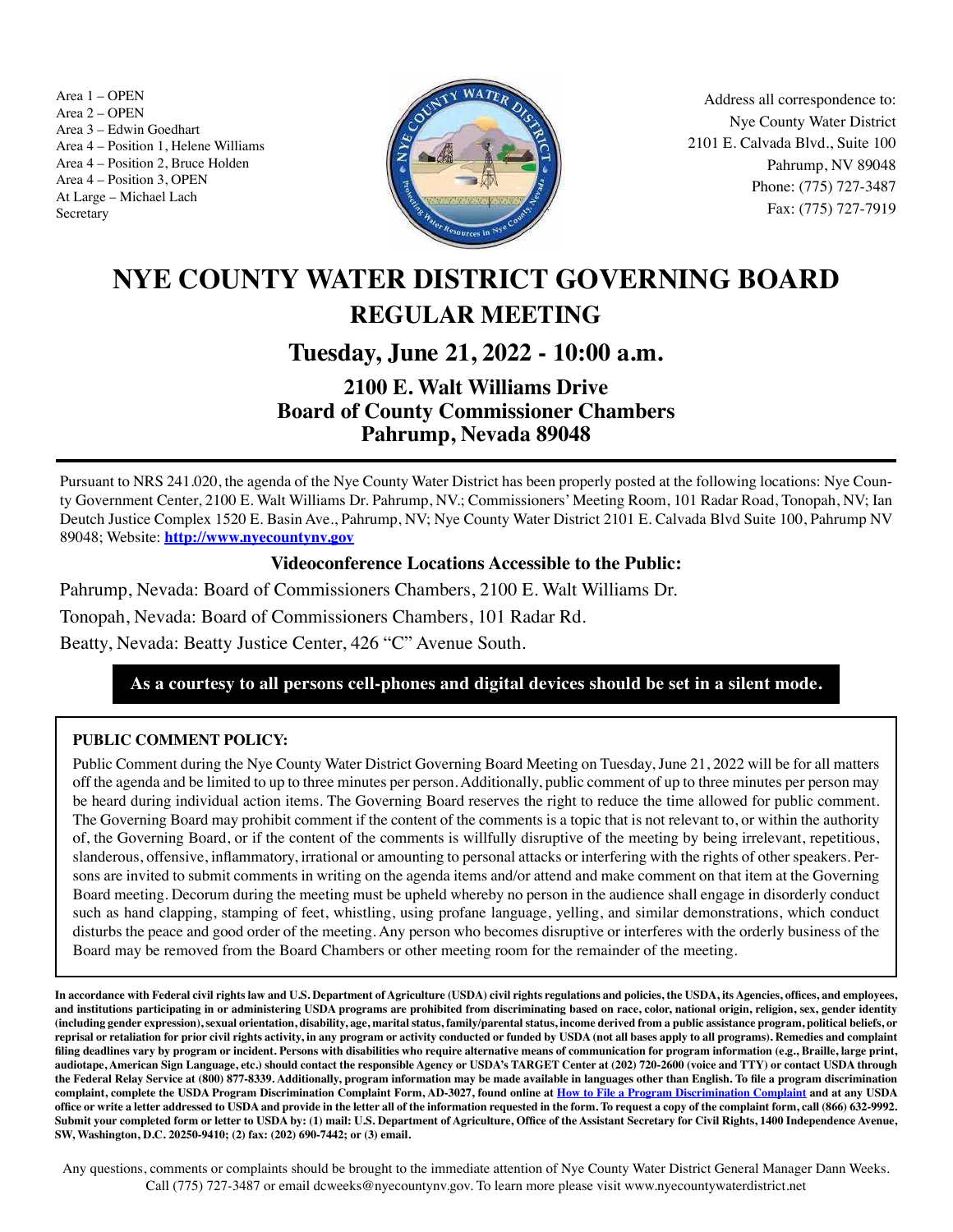| Item# | <b>Subject</b> | <b>June 21, 2022</b> |
|-------|----------------|----------------------|
|       |                |                      |

*Special Note: Any member of the public who is disabled and requires accommodation or assistance at this meeting is requested to notify the Nye County Water District General Manager by calling (775)-727-3487 prior to the meeting.*

#### **1. PLEDGE OF ALLEGIANCE**

#### **2. ROLL CALL**

**3. OPENING GENERAL PUBLIC COMMENT** – Up to three-minute time limit per person. Action will not be taken on the matters considered during this period.

**4. BOARD COMMENTS** – (This item limited to announcements and to proposed future workshops or agendas)

**5. APPROVAL OF AGENDA** – Meeting of June 21, 2022. (Non-action item)

**6. DISCLOSURE STATEMENTS** – Ex-Parte Communications and Possible Conflict of Interest

**7. [FOR POSSIBLE ACTION](https://www.nyecountynv.gov/DocumentCenter/View/41382/Item7)** – Discussion and deliberation to direct staff to schedule a Budget Workshop with Nye County Finance Department's Liz Jordan as her schedule will most readily accommodate.

**8. [DISCUSSION ONLY](https://www.nyecountynv.gov/DocumentCenter/View/41383/Item8)** – Discussion and deliberation of Nye County Resolution No. 2022-19 which addresses the \$136,000 levy imposed on Nye County by the Nevada Division of Water Resources and the Offices of the Nevada State Engineer for managment of Pahrump Water Basin #162.

**9. [FOR POSSIBLE ACTION](https://www.nyecountynv.gov/DocumentCenter/View/41384/Item9)** – Discussion and deliberation to modify the currently accepted mission statement of The Nye County Water District Governing Board.

**10. FOR POSSIBLE ACTION** – Discussion and deliberation to direct staff to produce a Request For Proposal and then publish, advertise or personally seek legal firms to represent the Nye County Water District. The manager will then promptly return to The Board with the aggregated proposals as an Action Item for The Board's final selection.

**11. FOR POSSIBLE ACTION** – Discussion and deliberation to direct staff to draft a Letter of Invitation for each of the various Municipal Utilities located within the Nye County Water District to attend regularly scheduled meetings of The Nye County Water District Governing Board on a rotating schedule. Staff should confirm with the item's sponsor and the Board Chair before issuing any invitation and confirm the proposed schedule of the responding Utilities.

**12. [DISCUSSION ONLY](https://www.nyecountynv.gov/DocumentCenter/View/41385/Item12)** – Discussion on most recent rate increase by Great Basin Water Co.

**13. [FOR POSSIBLE ACTION](https://www.nyecountynv.gov/DocumentCenter/View/41386/Item13)** – Discussion and deliberation to review the Letters of Interest received for the General Manager position and choose a manager from the following list of interested individuals: Jimmy Anderson, Brett Fish and Daniel Weeks.